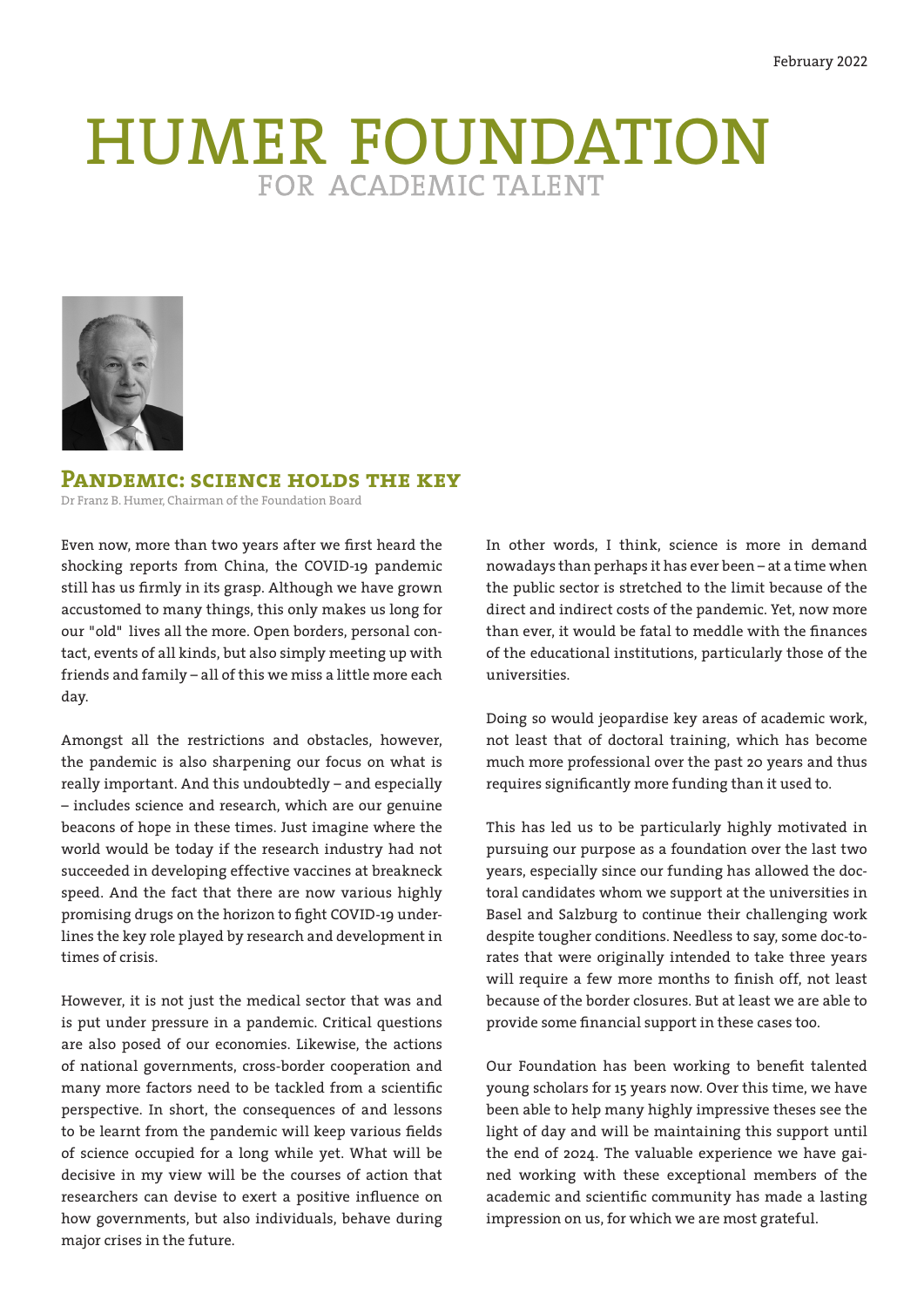

## **Performance Report 2021**

Urs Lauffer, executive member of the Foundation Board

Our Foundation, set up in spring 2007, aims to fund talented young scholars in Switzerland, Austria and other European countries, on an exclusively non-profit basis. This is done in close co-operation with the universities in Salzburg and Basel.

2022 marks our Foundation's 15th anniversary. Since we were established, we have been able to support 68 doctoral candidates in Austria and Switzerland to the tune of over CHF 8 million.

In 2021, the University of Salzburg received a sum of EUR 250 000. This support enabled six candidates to continue their doctoral work at the Salzburg Centre of European Union Studies during the year under review. Our Foundation has once again supported the University of Basel with a grant of CHF 100 000 for the key research topic "Africa". This sum was used to fund two doctoral candidates.

We deeply value the intensive collaboration with the relevant staff at these universities. This is the best way to ensure the quality of the individual research projects, which is regularly monitored by the professors involved. As a basic principle, therefore, the Humer Foundation does not consider applications sent directly to it by doctoral candidates.

The Foundation Board met in two sessions during the year under review. The spring session had to be held online due to the COVID-19 pandemic, while the autumn session was able to take place in Salzburg as planned. The main focus was the evaluation and approval of requests for financial support for doctoral candidates, which was undertaken on the basis of thorough, balanced assessments made by the two universities. In addition, the Foundation's statutory business (annual accounts, yearly review, auditor's report, elections) was dealt with.

Furthermore, the Foundation Board periodically reviews the success of funding activities. In doing so, we assess both the effectiveness and efficiency of our work, thus measuring the usefulness and the economic efficiency of the allocation of our Foundation's resources. Based on this, and using specific individual cases as templates, we then define our Foundation's goals for the new financial year. And finally, we also deal with all financial issues and risks (including investment principles, which are regularly reviewed and adjusted), and oversee the work of our office.

At the end of 2021, the organisation's capital totalled over CHF 1.37 million. Favourable market conditions enabled the Foundation to achieve a positive financial result in the year under review and thus slow the erosion of the organisation's capital. In this light, the Foundation Board is planning to continue its activities until the end of 2024, although the organisation's capital will inevitably be reduced further over these years.

The office is managed by Lauffer & Frischknecht, a communication management consultancy, on a consultative basis. Stéphanie Ramel takes care of the administration, and Fritz Frischknecht, MA Econ., is responsible for the accounts department. Swiss GAAP FER 21 is used for the annual financial statements.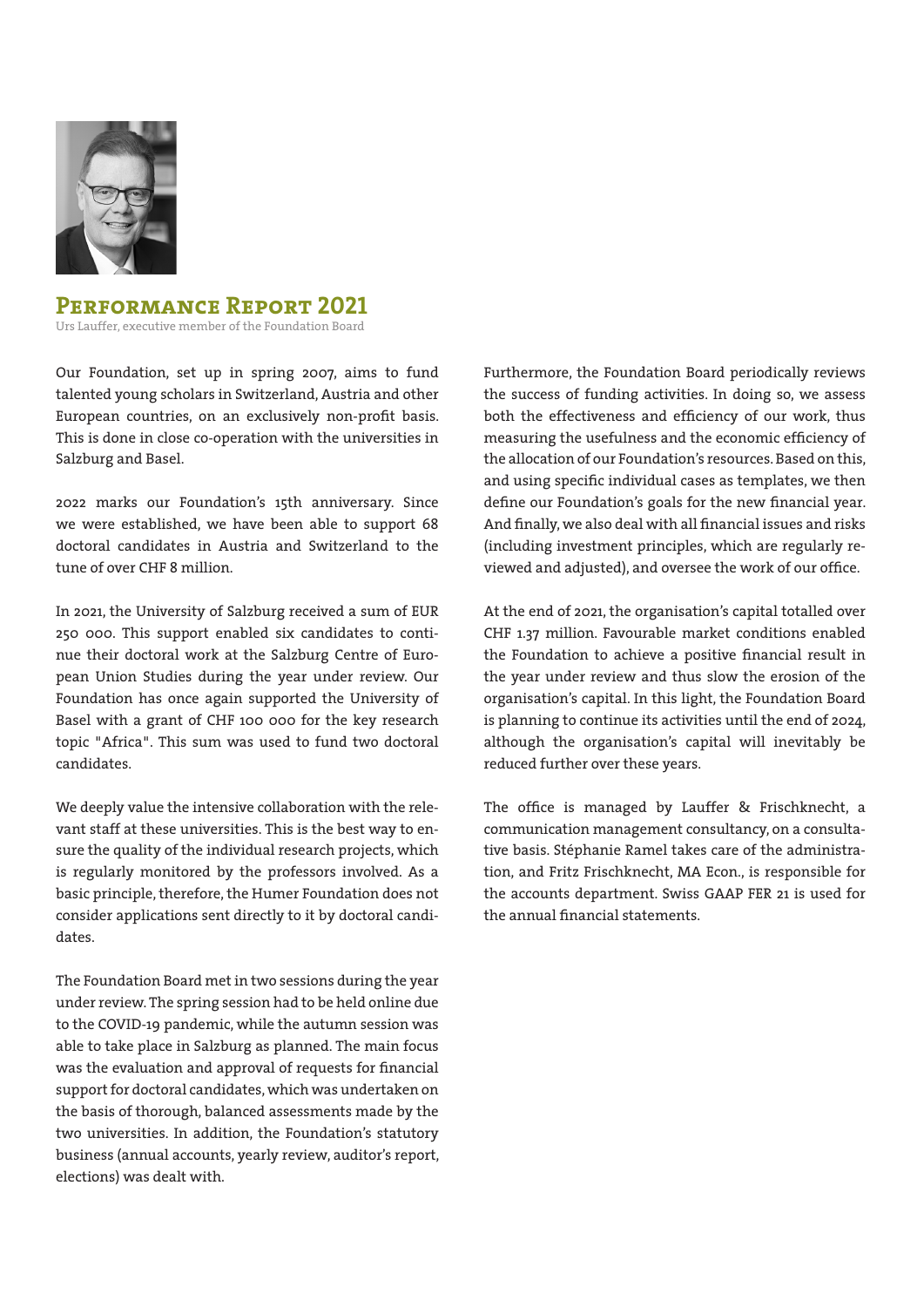# **Current Theses**

**At present the Humer Foundation is supporting the following doctoral students:**

#### **University of Salzburg**

**European Union Studies**

#### Sarah deisl

Effect of the Member States' Rule of Law crisis on the division of competences among EU organs

Léo Gotarda

The Mainstreaming of Climate Change into all EU Policies Klaudia Koxha

Populism and European Integration in Western Balkans Birgit Carolin Mitter

Veins of European Cultural Policy: Awarding, Effects and Sustainability of European Cultural Project Funding Nico Petz Essays on High Dimensional Vector Autoregressions using

Bayesian Non-Parametric Methods Anna Stelzer

Heterogeneous effects of monetary policy in the euro area

#### **University of Basel**

**Africa**

#### Julia Rensing

Namibia-Germany: A Post-Colonial Heterotopia? Narratives and Negotiations of Colonial Legacies in Namibia and Germany

#### Esther Tolulope Fadeyi

Engendering the Colony; Maternal Health, Indigenous Knowledge and European Medicine in South-West Nigeria, 1925–1960.

# **Completed Theses**

**In 2021, the following dissertations made possible by our Foundation were completed:**

#### **University of Salzburg**

**european union studies**

#### Christian Kleinertz

Essays on the Labour Market Effects of Migration

#### **University of Basel**

**Africa**

#### Andrea Kifyasi

Diplomatic History of China's Medical Assistance to Africa: A Case Study of Tanzania, 1960–2015